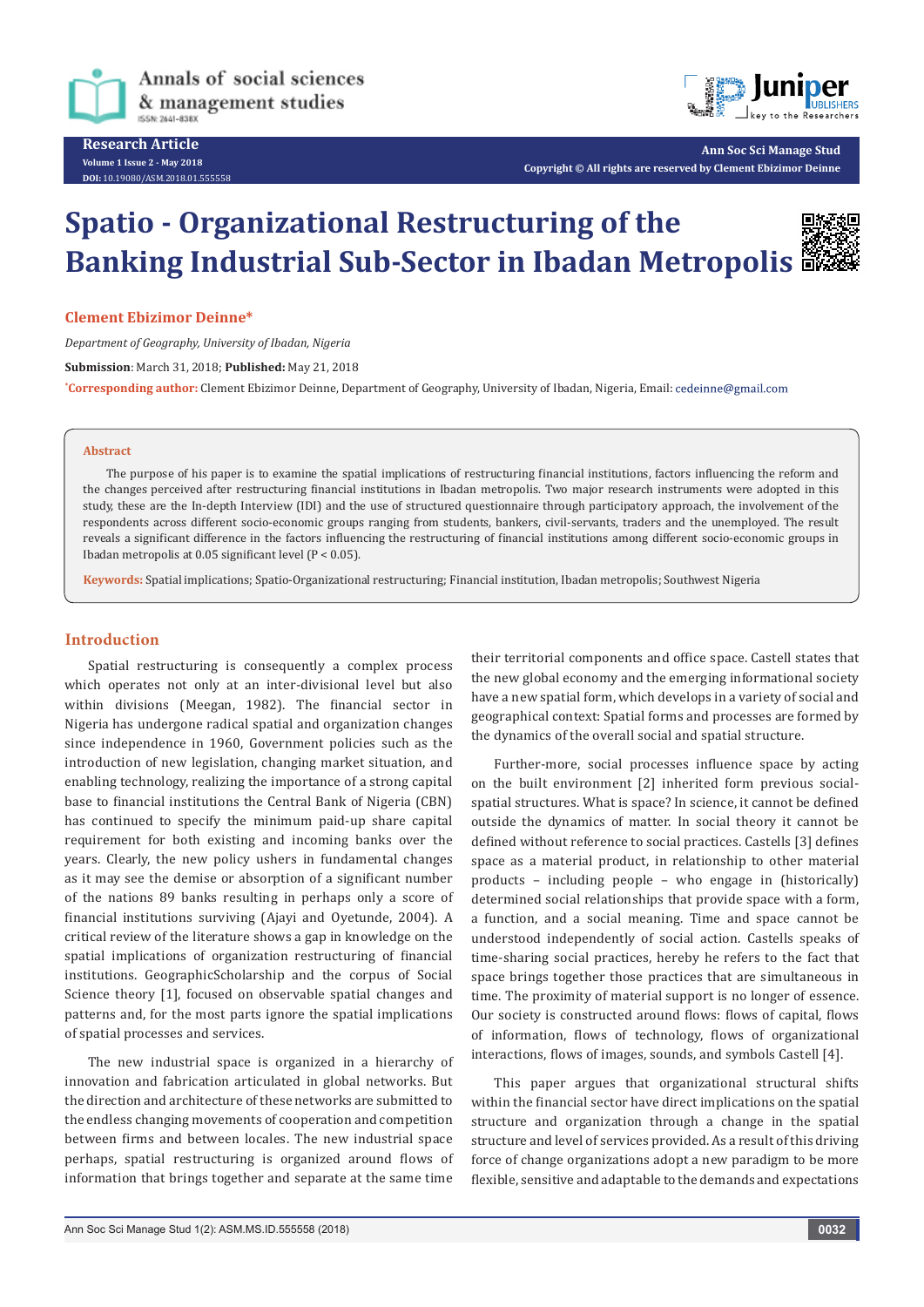of stakeholders, the perceived causes of restructuring and the resultant spatial implications such as opening of new branches, acquisition and merging of banks and financial institutions in southwest Nigeria.

This paper is organized into five sections: Apart from the introductory section which evaluates the Nigerian Banking industrial sector since independence. Section 2 presents the conceptual clarification of spatial implications of organizational restructuring of the banking industrial sub-sector as a theoretical principle. Section 3 presents the research methods, results and findings are presented in section 4 while section 5 concludes. The next sub-section briefly reviews the history of Nigerian banking, places this latest reform effort within the context of that history, and subsequently analyzes this reform effort, and the spatial implications of restructuring financial institutions in Nigeria.

## **Historical development of the banking industrial subsector in Nigeria**

There were only 26 merchant and commercial banks operating in Nigeria in 1981 following the liberalization of banking licensing in 1991, the number rose to 89 by December 2000. Currently, the banking industrial sector in Nigeria is highly fragmented presenting significant opportunities for consolidation. The three largest banks currently operating in Nigeria (sometimes referred to as first generation banks) have their origins in the colonial period. The British Bank for West Africa (now called the first bank) was incorporated in 1892. This colonial bank later acquired by Barclays and now known as Union Bank, began operations in 1917 and the British and French Bank the precursor of the United Bank for Africa started in 1949. Wholly foreign owned but the Federal Government purchased majority share holdings in the mid 1970s. The United Bank for Africa have a commanding role. Collectively they employ over 27,000 people across more than 700 branches. Following the big three are a number of so called "second generation" banks notably, Zenith International Bank, Guarantee Trust Bank, Diamond Bank and Standard Trust Bank. Consequently, the number of banks rose considerably from 34 in 1987 to 42 in 1998 [5], 58 in 1990, 65 in 1992 and 66 in 1993. As at June 20 1996 [6], a total of 64 commercial banks were in operation-comprising 34 privately owned, 16 states owned and 14 federally owned banks.

Despite the phenomenal growth in the number of financial institutions, the industry is dominated by a few banks. However, since the late 1980s, the banking industry has been afflicted by widespread financial fragility; fifty-seven (57) banks almost half of the total number of banks in operation were regarded as distressed or potentially distressed by the regulatory authorities in 1995.(Business Times 25/9/95 p.3) [7]. The distressed banks result to outright liquidation, mergers and acquisition which must have had adverse consequences on the institutions and individuals. In anticipation of the adoption of universal banking in Nigeria in January 2001, the statutory minimum paid-up share capital for banks was reviewed from five hundred million naira

(N500m) to one billion naira (N1b) in 2000, with a compliance dead line set at December 31 2002 [8]. For new banks however, the capital base was set at two billion naira (N2b) (Banking Supervision Annual Report, 2002).

Thus, a better understanding of the structural changes in the sector is of great importance to all stakeholders and regulators. The result of this new, much larger capital requirement was the consolidation of banks into larger entities. During this 18-month period, there were a number of mergers and acquisitions among Nigerian banks in order to meet this new capital requirement. In the end, the 89 banks that existed in 2004 decreased to 25 larger, better-capitalized banks. The introduction of the noninterest banking in Nigeria is expected to herald the entry of new markets and institutional players thus deepening the nation's financial markets and further the quest for financial inclusion. In fact, the first fully licensed non-interest bank in the country (Jaiz Bank Plc.) started business on Friday, January 6, 2012.

## **Conceptual Clarifications and Review of Literature**

The relevant literature to the study is reviewed under the following themes: Spatial restructuring, Location shift, Organizational restructuring, Sector change and Organizational change.

The coexistence of prosperous and relatively disadvantaged regions can have a cumulative socio-economic effects. 'In essence the circularly and cumulative causation' (CCC) developed by theorist such as Gunnar Myrdal (1957) provides a useful understanding of spatial inequality and the need for restructuring. Harvey (1989) space thereby acts as more than a prism through which inequalities and disadvantages are expressed, instead becoming a mechanism by which those inequalities are reproduced and reinforced.

# **Spatial restructuring**

The central concern for Geographers is spatial analysis. As the international character on Geographical Education puts it some of the central concepts of geographical studies are location and distribution, place, people environment relationships, spatial interaction, and region [I.G.U.1992]. Spatial restructuring, perhaps spatial engineering is usually conceptualized in terms of the attempt at reorganizing space in order to benefit a people Ikporukp [9]. A good deal of spatial change occurs as a result of acquisition and merger, not only does this adds a whole new set of activities and locations to the acquiring firms network. Some degrees of spatial reorganization is occurring virtually all the time. Two broad types of spatial organizational change can be identified: In-situ-change and Locational shift Dicken [10].

#### **Locational Shift**

Locational shift involve abrupt change because it consist of either an increase or decrease in the number and location of units operated by the firm through the setting up of a branch plant and acquisition of plants belonging to another firm introducing a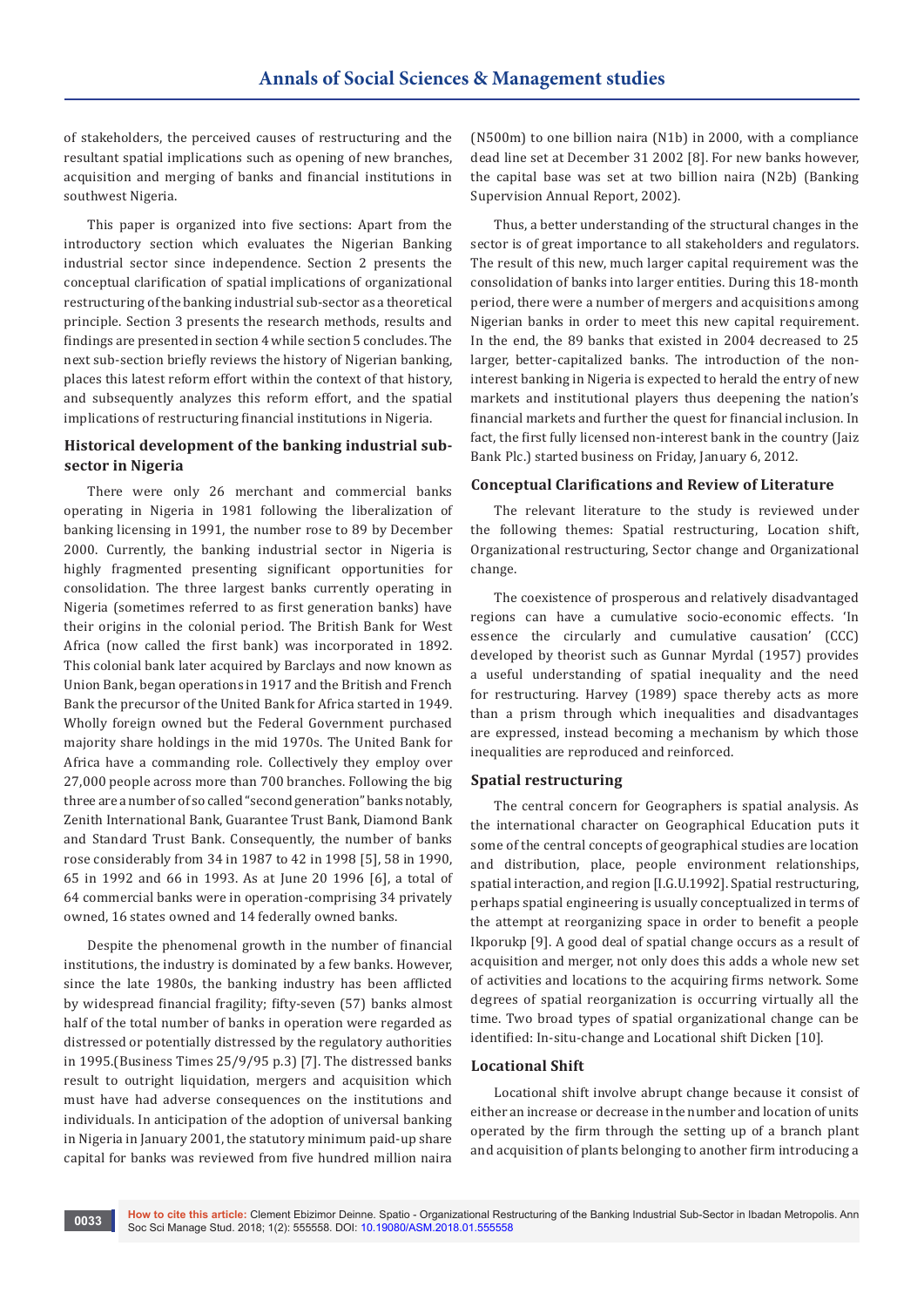change in spatial organization. The whole corporate adjustment process is geographically kaleidoscopic (Dicken, 1986; Richard Florida and Martin Kenney, 1992). Spatial restructuring is consequently a complex process which not only at an interdivisional level but also within divisions (Massey and Meegan, 1982).

## **Organizational restructuring**

At a more general level, analysis of industrial landscapes do not simply evolve according to fixed development trajectories. Rather they go through a dynamic process of change, transformation and reorganization. Such periods of dynamic restructuring combine technological change with sweeping organizational transformation Freeman [11]. The acceptance of an innovation is rather slow at the initial stage then followed by a rapid build-up as the innovation takes–off (Ajayi, 2002; Hagget et al, 1977). Restructuring and reforms have proceeded unevenly across firms and places, all explicit spatial conceptualization of what Schumpeter (1975) referred to as the process of "creative destruction" which he described as a major recasting of technology and organization, banks were consolidated through mergers and acquisitions new branches established introducing a change in spatial organization.

Organizations can locate themselves everywhere around the world. Mobile offices become more and more popular. Progress is required if you want to survive the ever changing society. Special skills are needed to manage organizations these days. It is not enough to manage a specific organization, you'll have to manage processes and flows in which the organization is participating. These processes and flows are constantly changing and are connected in networks Castell [3].

New models of restructuring do not require major spatial shifts and the opening of the new geographic landscapes. Rather, the work and production process may be re-oriented and transformed in places as old organization structures and places are restructured and new social relations and even human behaviors are adopted within existing production geographic and industrial landscapes [12]. Hence, organizations no longer promote 'lifetime' employment instead, they offer employees learning opportunities and development options as well as career reaching and assessment tools. Corporate restructuring is normally associated with a major change in the nature or scale of the firms activities and the impetus which has driven firms to look for new locations has nearly always been the expansion of their business structure (Luttrell, 1962).

According to Young (1928) structural change alters the prospects for industrial activity by revealing new opportunities, and a better understanding of how firms are being organized and reorganized, how internal and external power structures are configured and reconfigured (Markusen, 1999). Miles et al., (1999) provide an interesting perspective on the supposed evolution of dominant organizational firms and the underlying parameters of this progression include a shift in the firms asset through information to knowledge and a shift in firms capacity from specialization and segmentation through flexibility and responsiveness, to design creativity. The surviving plants organizational status may remain unchanged, may shift from one organizational category to another related to change of ownership, to the process of merge and acquisition which has been such a pronounced feature of industrial change in recent decades.

#### **Sectoral change and organizational change**

Sectoral [13] change and organizational change are probably closely related but they are by no means synonymous. Some firms perform better or worse than others in the same economic sector. Some sectors are more prone to major organizational adjustment e.g. merger or rationalization. Much of the change seems to present a permanent shift in social, economic and organizational competitive structures (Mckinley, Sanchez and Schick, 1975).

Some institutional theorist argue that three specific institutional forces (coercive isomorphism, mimetic isomorphism and normative isomorphism) have played a significant role in the spread of corporate restructuring, expansion and downsizing (Maggio and Powell, 1983). Coercive Isomorphism pressures organizations to conform to institutional rules and policy that define legitimate structures and management activities. While Mimetic Isomorphism pressures organizations to mimic the actions of firms recognized as industry leaders. And Normative Isomorphism which emerges through the management practices learned at professional conferences, seminars, traditional university curriculum, education programs, and formal and informal professional networks-Pressures managers to conform to currently accepted management practices and philosophies (Mckinley, Sanchez and Schick, 1995) [14].

A variety of institutions will provide financial services in Nigeria in the future. The" one size fits all" universal banking model will weaken and the CBN will license institutions to provide different services (corporate banking, small and medium sized business lending, Islamic banking) to different markets. This change in licensing requirements will create opportunities for financial service providers, other than commercial banks, to enter the Nigerian market.

#### **Causes of Restructuring Financial Institutions**

The reform was designed to strengthen the system and individual banks to re-conceptualize their mission in a rapidly growing economy (Lance, 2004) [15]. In 2004 [16], the banking industry of Nigeria consisted of 89 banks. The industry was fragmented into relatively small, weakly capitalized banks with most banks having paid in capital of \$10 million or less. The best capitalized bank had capital of \$240 million as compared to Malaysia where the least capitalized bank had capital of \$526 million at the time. The Information and Communication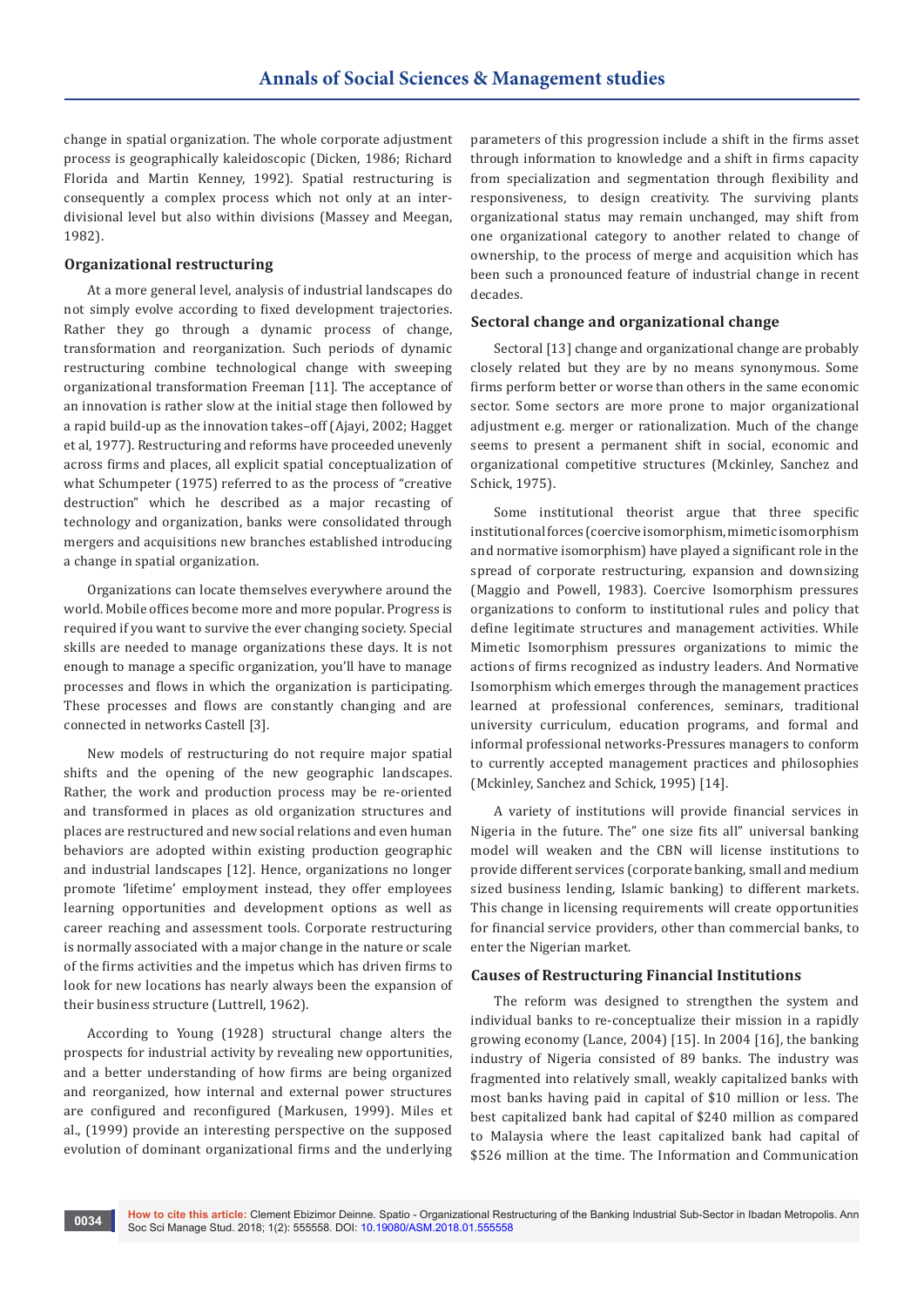Technology (ICT) such as communication-network, internet access, digital database technology and political factors such as government innovation, new legislation and reformation, poor management, low capital base and fraud are the major causes of restructuring financial institutions in Nigeria. Most respondents interviewed in the study said embezzlement of funds, fraud, low capital base, and so on are the major factors influencing restructuring of financial institutions in Nigeria, (Figure 1).

Figure 1 indicates the causes of restructuring financial institutions, which make organizations adopt a new paradigm to be more sensitive, flexible and adaptable to the demands and expectations of customers and stakeholders. The review of literature generated the hypothesis which states that there is a significant difference in the causes and spatial implications of restructuring financial institutions among different socioeconomic groups.



#### **Research Methodology**

## **Study area**

A survey research design was adopted in which Ibadan the study area was purposively selected. The reconnaissance survey covered Ibadan metropolis. Ibadan was created in 1829 as a war camp for warriors coming from Oyo, Ife and Ijebu. A forest site and several ranges of hills, varying in elevation from 160 to 275 meters, offered strategic defense opportunities. Ibadan is located on latitude  $7^{\circ}$ <sup>N</sup> and longitude  $4^{\circ}$ E. The temperature of any location is a function of two major factors – lat and attitude. The altitude of the surroundings land surface is the local factor responsible for the high temperature. Ibadan is about 300ft above sea level. This gives a drop of  $1^{0c}$  in the temperature. Generally, Ibadan has  $29.5^{\circ}$  or  $30.5^{\circ}$  with internal variation resulting from altitude. Other factor responsible for variation in temperature is the distance from the city centre. The core areas experience higher temperature than the fringes or peripheral areas.

Moreover, its location at the fringe of the forest promoted its emergence as a marketing centre for traders and goods from both the forest and grassland areas. Ibadan thus began as a military state and remained so until the last decade of the 19<sup>th</sup> century. The personal interview with employees and customers of financial institutions selected based on 2007 World Bank Ranking.

#### **Research instruments**

Two major research instruments were adopted in this study, these are the In-depth Interview (IDI) and the use of structured questionnaire through participatory approach, the involvement of the respondents across different socio-economic groups ranging from students, banker, civil servant, unemployed, and so on. About two hundred structured questionnaire copies

were administered to both employees (service providers) and customers these are people who transact business with these financial institutions in these business districts. Data collected from the survey were subjected to quantitative analysis [18] after the (IDI) data was computed and analyzed using SPSS.

A questionnaire each was structured for both employees (service providers) and customers across different socioeconomic groups. The independent variables in this study are: the various occupational groups, gender and so on, while the dependent variable is perceived spatial restructuring. Occupational groups was classified into: students, banker, business, civil servant, unemployed. The questionnaire was proportionally administered among employees and customers in financial institutions situated within Ibadan metropolis along the major business districts such as Dugbe, Iwo-Road, Ring-Road, Orita-Challenge and Bodija axes which are the higher order central places of commercial importance in the City (Table 1).

**Table 1:** List of selected financial institutions.

| <b>Bank</b>           | Frequency | Percentage % |  |
|-----------------------|-----------|--------------|--|
| First Bank Plc        | 20        | 10           |  |
| UBA Plc               | 20        | 10           |  |
| Union Bank            | 20        | 10           |  |
| Zenith Bank Plc       | 20        | 10           |  |
| Access Bank           | 16        | 7            |  |
| First Inland Bank     | 20        | 10           |  |
| GT Bank               | 18        | 8            |  |
| Intercontinental Bank | 24        | 12           |  |
| <b>IBTC Bank</b>      | 24        | 12           |  |
| Oceanic Bank          | 18        | 8            |  |
| Total                 | 200       | 100          |  |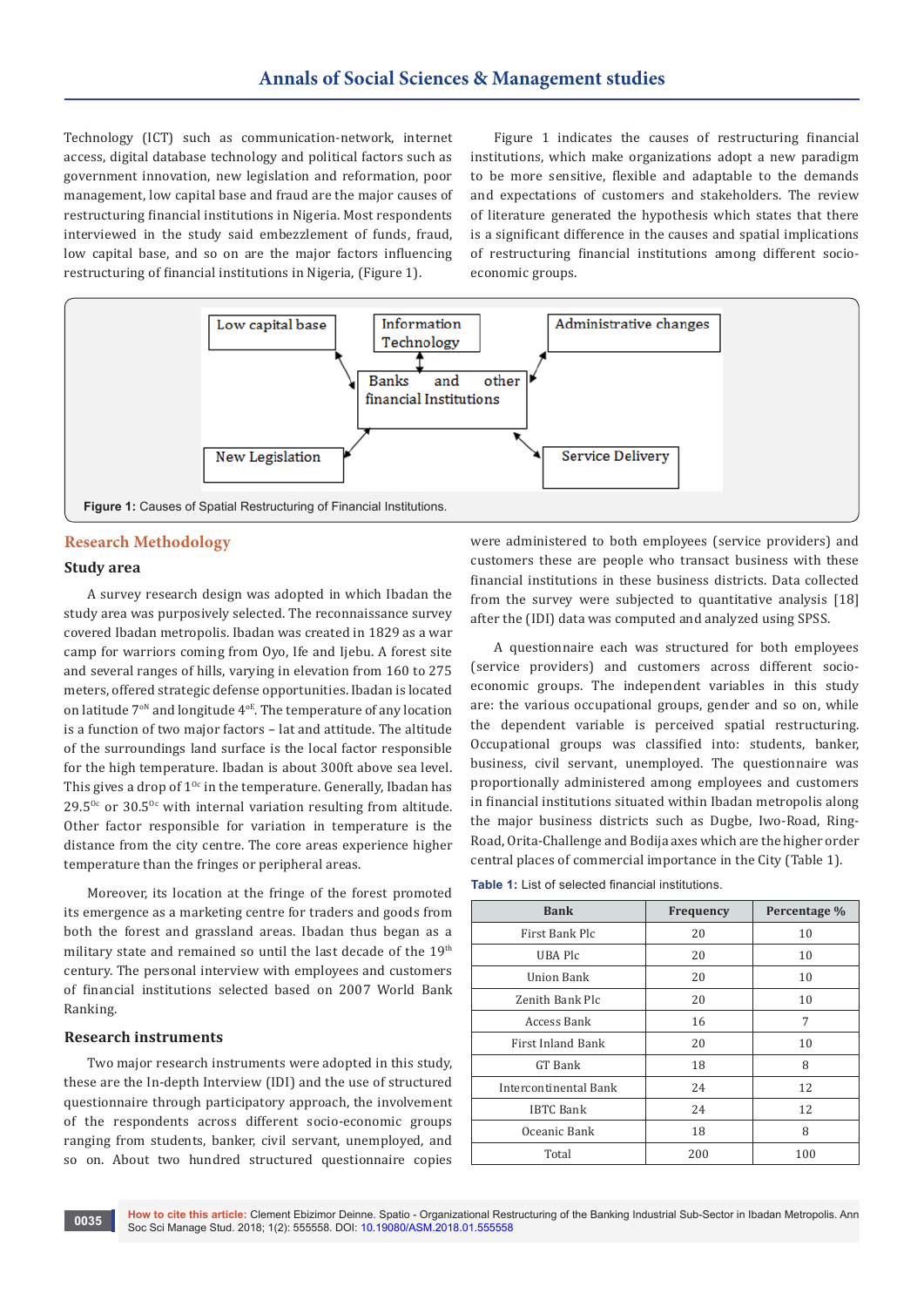# **Discussion of Results and Findings**

The presentation of major findings of the study were divided into four segments: The first segment contained information on the socio-economic profile of the respondents (customers). The second segment pertains to the relationship between the socio-economic groups and causes of restructuring financial institutions, while the third and the fourth segments discussed the spatial implications of restructuring financial institutions and the changes perceived after restructuring financial institutions.

## **Socio-economic characteristics of respondents**

The socio-economic profile of the respondents (customers) and service providers include: sex, ethnic origin, education and employment status. Table 2 shows that 50 percent (101) of the respondents are male, while 49.5 percent are females. Most of the respondents (53.5%) are Yoruba. In addition, respondents in the banking profession represents (34.5%), businessmen and traders (27.5%), while (67.5%) of the survey respondents had tertiary education (Table 2).

| Variable                 | Item                | Frequency      | Percentage (%) |  |
|--------------------------|---------------------|----------------|----------------|--|
|                          | Male                | 101            | $50.5\,$       |  |
| Gender                   | Female              | 99             | 49.5           |  |
|                          | Total               | 200            | 100            |  |
| <b>Education Status</b>  | No Formal Education | 10             | 5              |  |
|                          | Primary Education   | 11             | 5.5            |  |
|                          | Secondary Education | 44             | 22             |  |
|                          | Tertiary Education  | 135            | 67.5           |  |
|                          | Total               | 200            | 100            |  |
| Ethnic Origin            | Yoruba              | 107            | 53.5           |  |
|                          | Hausa               | $\overline{2}$ | $\mathbf{1}$   |  |
|                          | Igbo                | 64             | 32             |  |
|                          | Other Tribes        | 27             | 13.5           |  |
|                          | Total               | 200            | 100            |  |
| <b>Employment Status</b> | Student             | 30             | 15             |  |
|                          | Civil servants      | 34             | 17             |  |
|                          | <b>Bankers</b>      | 69             |                |  |
|                          | Traders/Business    | 55             | 27.5           |  |
|                          | Unemployed          | 12             | 6              |  |
|                          | Total               | 200            | 100            |  |

**Table 2:** Socio-economic profiles of respondents.

**Table 3:** Socio-economic groups and causes of spatial restructuring.

| <b>Variables</b> | <b>Fraud</b> | Embezzlement             | Robbery                  | <b>Poor Tech</b>         | <b>Low Capital Base</b>  | Inefficiency             |
|------------------|--------------|--------------------------|--------------------------|--------------------------|--------------------------|--------------------------|
| Students         | 26.3%        | 5.3%                     | 21.1%                    | $2.6\%$                  | 13.2%                    | 31.6%                    |
| Civil servant    | 38.7%        | . .                      | 12.9%                    | 9.7%                     | $\overline{\phantom{a}}$ |                          |
| Banker           | 38.4%        | $5.0\%$                  | 6.3%                     | 15.7%                    | 18.2%                    |                          |
| <b>Business</b>  | 19.0%        | $6.9\%$                  | 22.4%                    | $3.4\%$                  | 3.4%                     | $- -$                    |
| Unemployed       | 50.0%        | $\overline{\phantom{a}}$ | $\overline{\phantom{0}}$ | $\overline{\phantom{a}}$ | 14.5%                    | $\overline{\phantom{0}}$ |

Table 3 shows that the occupation of the respondents influence their perception of the causes and spatial implications of restructuring financial institutions [18], 26.3 percent of student respondents indicate fraud while 31.6 percent indicate inefficiency as the major causes of restructuring financial institutions. Moreover, 38.7 percent of the civil servants indicate fraud while 12.9 percent indicates poor technology as the major causes of restructuring. 38.4 percent of bankers indicate fraud, while 18.2 percent indicates low capital base as the major cause of restructuring.19 percent of traders and business men indicates fraud while 22.4 percent indicates robbery as the major cause

of restructuring while the unemployed representing 50 percent indicates fraud and 14.5 percent indicates low capital base as the major cause of restructuring financial institution. The results reveal a significant difference in the causes of restructuring financial institutions among different socio-economic groups in Ibadan metropolis at 0.05 significant level (P < 0.05) (Table 3).

# **Spatial Implications of Restructuring Financial Institutions**

Figure 2 presents the spatial implications of restructuring financial institutions, 53 (26.5%) of the respondents perceived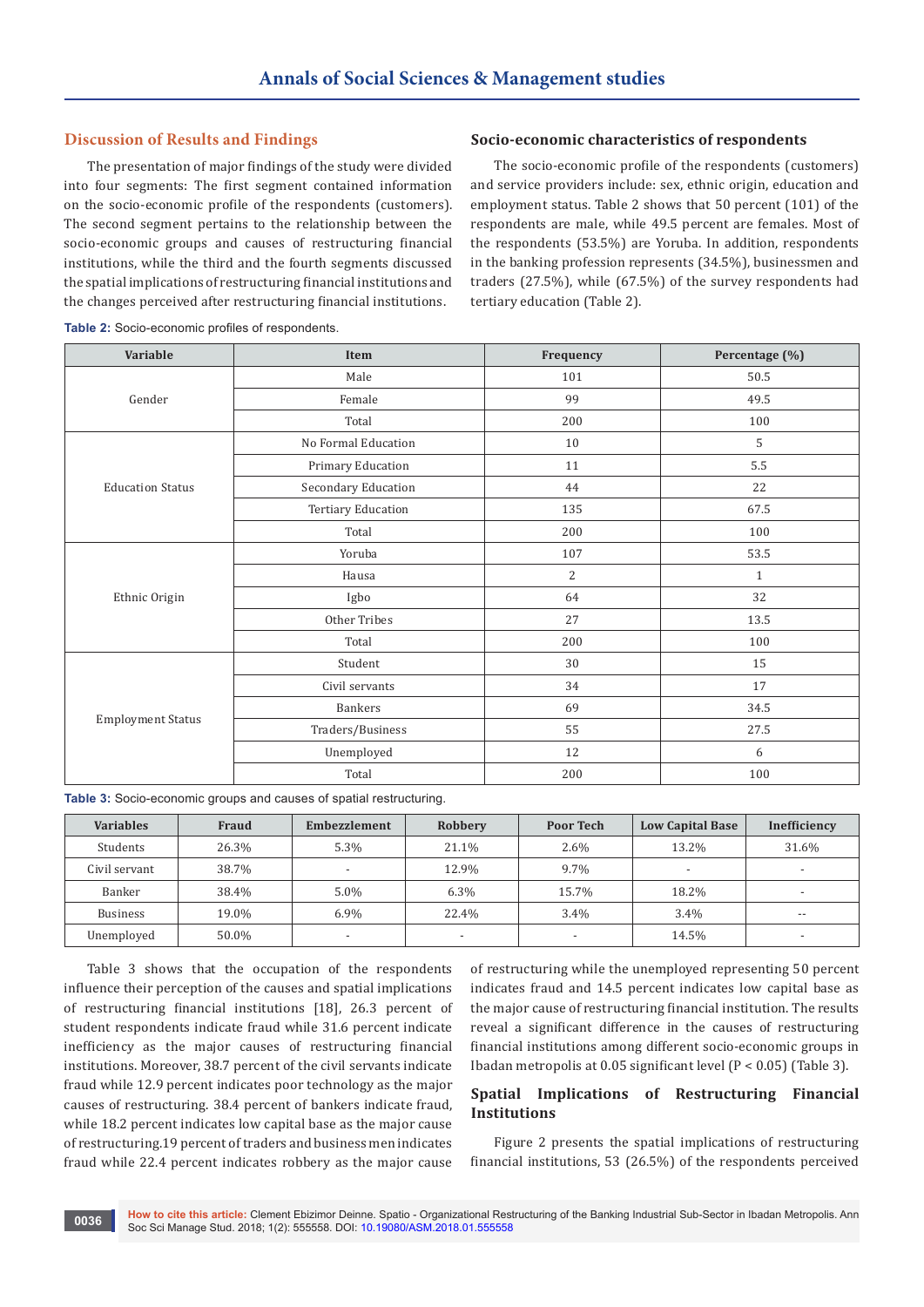spatial shift and growth of new branches and banks as the implications of restructuring, 47 (23.5%) indicates opening of new geographic frontiers and landscapes, 136 (68%) indicates

diffusion of innovation, while 72 (36%) indicates restructuring social relations as the implication of restructuring financial institutions, graphically illustrated in Figure 2.



Figure 3 shows the changes perceived after restructuring financial institutions, 24 (12%) of the respondents perceived Administrative changes, 18 (9%) indicates Employment opportunities, 50(25%) indicates diffusion of innovation and new technology, while 45 (22.5%) indicates expansion and new branches as the change perceived after restructuring financial institutions, 121 (60.5%) of the respondents indicates efficiency as a major change, while 6 (3%) indicates job loss as a major change perceived after the restructuring of financial institutions. The result of this new, much larger capital requirement was the

consolidation of banks into larger entities. During this 18-month period, there were a number of mergers and acquisitions among Nigerian banks in order to meet this new capital requirement. In the end, the 89 banks that existed in 2004 decreased to 25 larger, better-capitalized banks. After the restructuring, surviving and hegemonic banks acquired and merged with the weak and liquidated banks resulting into opening of new branches and reconcentration of offices in the Central Business District (CBD), commercial centers and new geographical frontiers or new business locations (**[Appendix](https://juniperpublishers.com/asm/pdf/Appendixs.pdf) 1-3**).



#### **Conclusion**

Spatial forms and processes are formed by the dynamics of the overall social and spatial structure. Further-more, social processes influence space by acting on the built environment inherited form previous social-spatial structures. A good deal of spatial change occurs as a result of acquisition and merger which add a whole new set of activities and locations to the acquiring firms network. Some degrees of spatial reorganization is occurring virtually all the time. The distressed banks result to outright liquidation, mergers and acquisition which had adverse

consequences on the existing spatial structure such as spatial implications of restructuring financial institutions through expansion and establishment of new branches.

#### **Acknowledgement**

I acknowledge Dr. D.D. Ajayi of the Department of Geography, University of Ibadan for his immense contributions and supervision of this project.

#### **References**

1. [Luisetto M, Behzad NA, Ghulam RM \(2018\) Mindset Kinetics-Under](https://juniperpublishers.com/pbsij/pdf/PBSIJ.MS.ID.555731.pdf)  [Toxicological Aspect. Psychol Behav Sci Int J 8\(2\): 555731.](https://juniperpublishers.com/pbsij/pdf/PBSIJ.MS.ID.555731.pdf)